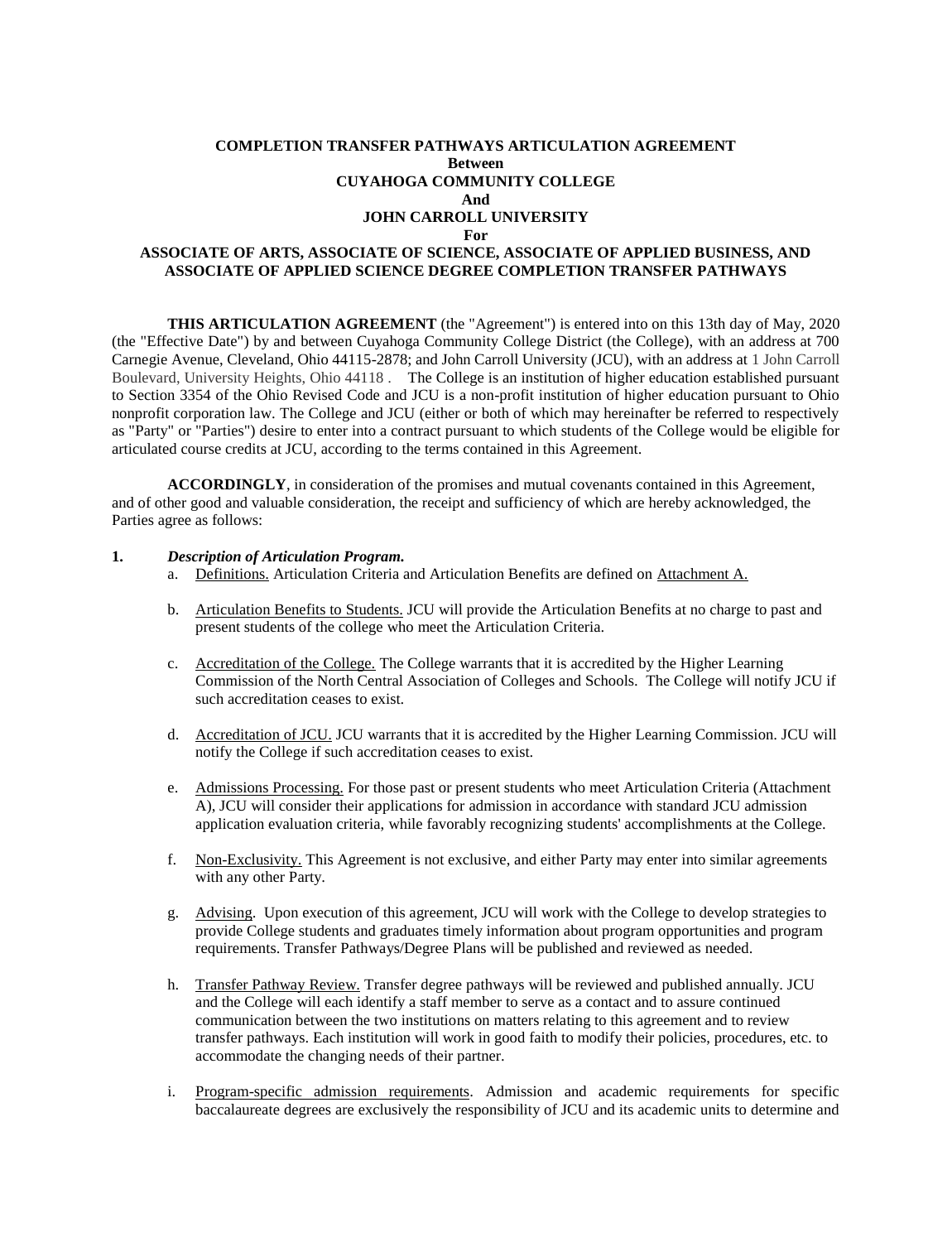administer. Nothing in this agreement alters or amends the admission, academic or graduation requirements that JCU units may establish and amend from time to time, providing that changes remain in conformity with any specific amendments to this contract which may be agreed to, in written form, by the parties, during the term of this Agreement.

## **2.** *Term and Termination.*

- Term. This Agreement will run from the Effective Date and shall automatically expire on the last day of the 2024 Spring term of the College unless otherwise terminated as set forth in this Agreement. The Parties may agree to any renewal or amendment to the Agreement in writing.
- b. Termination.

i. Either party may terminate this Agreement in the event of a material breach by the other party, effective upon the later date to occur of (i) the end of the next admissions application and review period of JCU, or (ii) the date that is 90 days after the notice that includes a description of the breach; *provided* in either case that the breaching party shall be allowed until said effective termination date to cure said breach, and if the breach is so cured the termination notice will be of no effect.

ii. Either party may terminate this Agreement at any time for any or no reason, effective one year after providing written notice of its intent to terminate to the other party.

c. Post-Termination. Upon expiration or termination of this Agreement for any reason, College students previously accepted by or admitted to JCU shall continue to receive the benefits contemplated by this Agreement and the JCU catalog rights up to four years from the term in which they are admitted to JCU except that the scholarship benefit shall end two years after the termination of this Agreement as set forth in Section 2 of Attachment A which is attached hereto and made a part of this Agreement.

## **3.** *Miscellaneous*

- a. Severability. If any Section or provision of this Agreement be held illegal, unenforceable or in conflict with any law by a court of competent jurisdiction, such Section or provision of this Agreement shall be deemed severed from this Agreement and the validity of the remainder of this Agreement shall not be affected thereby.
- b. Governing Law. This Agreement shall be governed by and construed in accordance with the laws of Ohio applicable to contracts made and to be enforced wholly within Ohio.
- c. Jurisdiction; Venue. The Parties to this Agreement each specifically consent to jurisdiction in Ohio in connection with any dispute between the Parties arising out of this Agreement or pertaining to the subject matter hereof. Venue for any dispute between the Parties arising out of this Agreement or pertaining to the subject matter hereof will be in the U.S. District Court for the Northern District of Ohio or in the state courts of Ohio sitting in Cuyahoga County.
- d. Survival. Section 2(c) and this Section 3 will survive termination or expiration of this Agreement.
- e. Notices. All notices or other written communications relating to termination, expiration, or any other legal matter relating to this Agreement will be effective when received in accordance with this Section 3(e) and must be given in writing by courier or reputable overnight delivery service, or by certified mail, return receipt requested, to either Party at the following address (or to such other address as such Party may substitute, by providing a written notice in the manner specified in this Section) with, in the case of the College, an additional copy addressed to "General Counsel":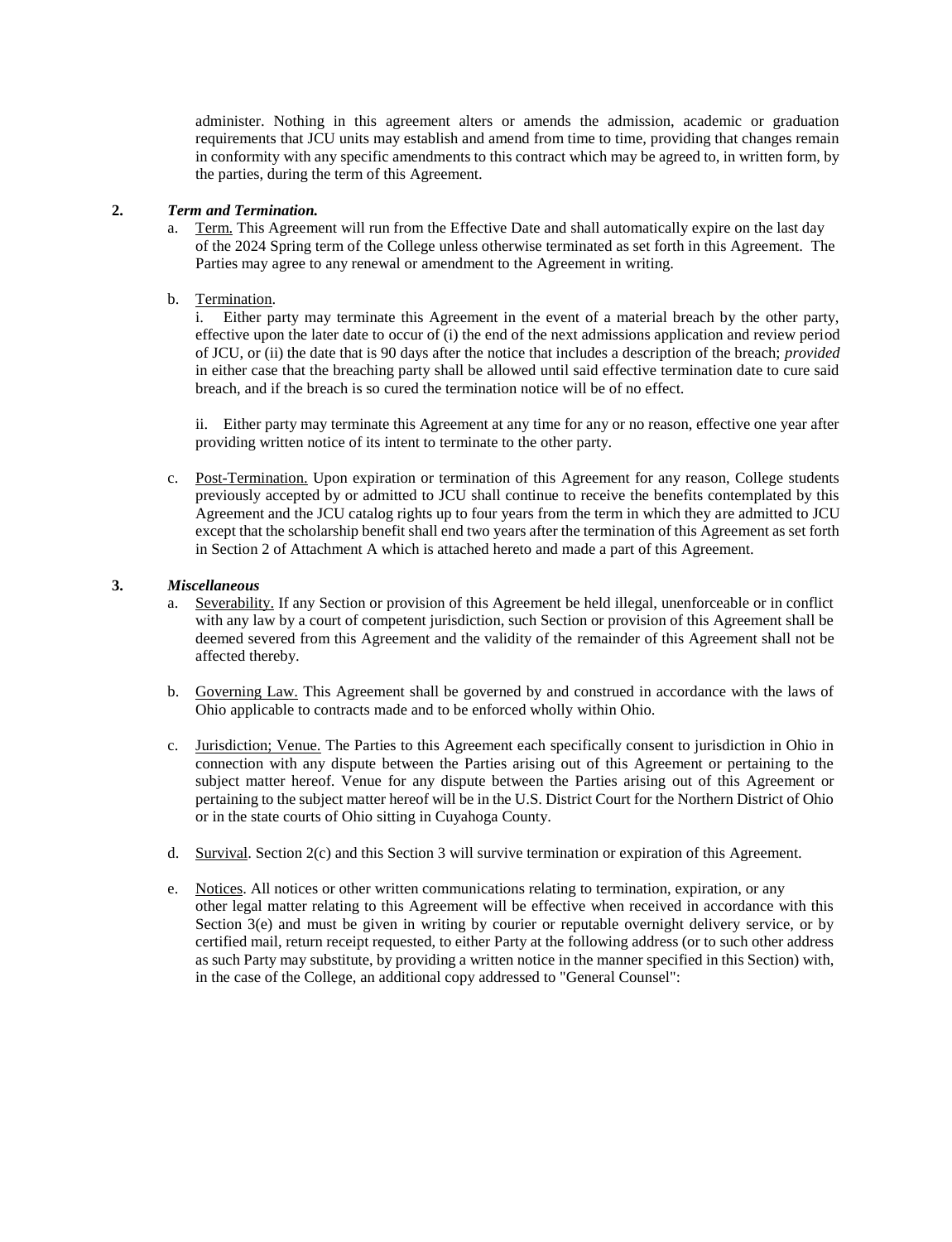For Cuyahoga Community College: Dr. Lindsay S. English Vice President, Learning and Engagement 700 Carnegie Avenue Cleveland, OH 44115

With a copy to: Office of General Counsel Cuyahoga Community College 700 Carnegie Avenue Cleveland, OH 44115

For John Carroll University: Dr. Steven T. Herbert Provost and Academic Vice President 1 John Carroll Blvd. University Heights, Ohio 44118

With a copy to: Office of Legal Affairs John Carroll University 1 John Carroll Blvd University Heights, OH 44118

- f. Waivers and Amendments. The waiver by either Party of any provision of this Agreement on any occasion and upon any particular circumstance shall not operate as a waiver of such provision of this Agreement on any other occasion or upon any other circumstance. This Agreement may be modified or amended only via a writing signed by both Parties.
- g. Assignment. Neither Party may assign its rights or delegate its duties under this Agreement. Any attempted assignment or delegation in violation of this Section would be null and void.
- h. Complete Agreement; Integration. This Agreement contains the complete understanding of the Parties with respect to the subject matter hereof and supersedes all other agreements, understandings, communications and promises of any kind, whether oral or written, between the Parties with respect to such subject matter.
- i. Counterparts: Facsimile Signatures; This Agreement may be executed in multiple counterparts, all of which shall be originals and which together shall constitute a single agreement. For the purpose of interpreting this Agreement, facsimile signatures shall be considered equivalent to original signatures.
- j. Independent Contractors. The Parties are independent contractors, and no agency, partnership, franchise, joint venture, or employment relationship is intended or created by this Agreement. Neither Party shall make any commitment, or give the impression that it has authority to make any commitment, on behalf of the other Party.
- k. Compliance with Laws. The Parties will comply with all applicable laws and regulations in performing their obligations hereunder. When taking actions (or failing to act) in any way relating to this Agreement, each Party agrees that it will not unlawfully discriminate against any person on the basis of race, sex, sexual orientation, religion, disability, age, national origin, or ancestry, genetic information, military status, gender identity and expression, veteran status, pregnancy or color.
- l. Data Exchange. The parties should be prepared to exchange information annually regarding student success related to this Agreement. The College will provide upon request a directory list of graduates from the College following each graduation while complying with the Family Educational Rights and Privacy Act, Gramm-Leach-Bliley Act of 1999. JCU will provide the College with information regarding the success of students transferring to JCU while utilizing the benefits of this Agreement.

Both parties will be expected to meet within ninety days of signing of this agreement to determine a process to share information.

m. All promotion and advertising of the Articulation of the Agreement must conform to the statement approved by the College's Integrated Communications Department, (see **Attachment B**).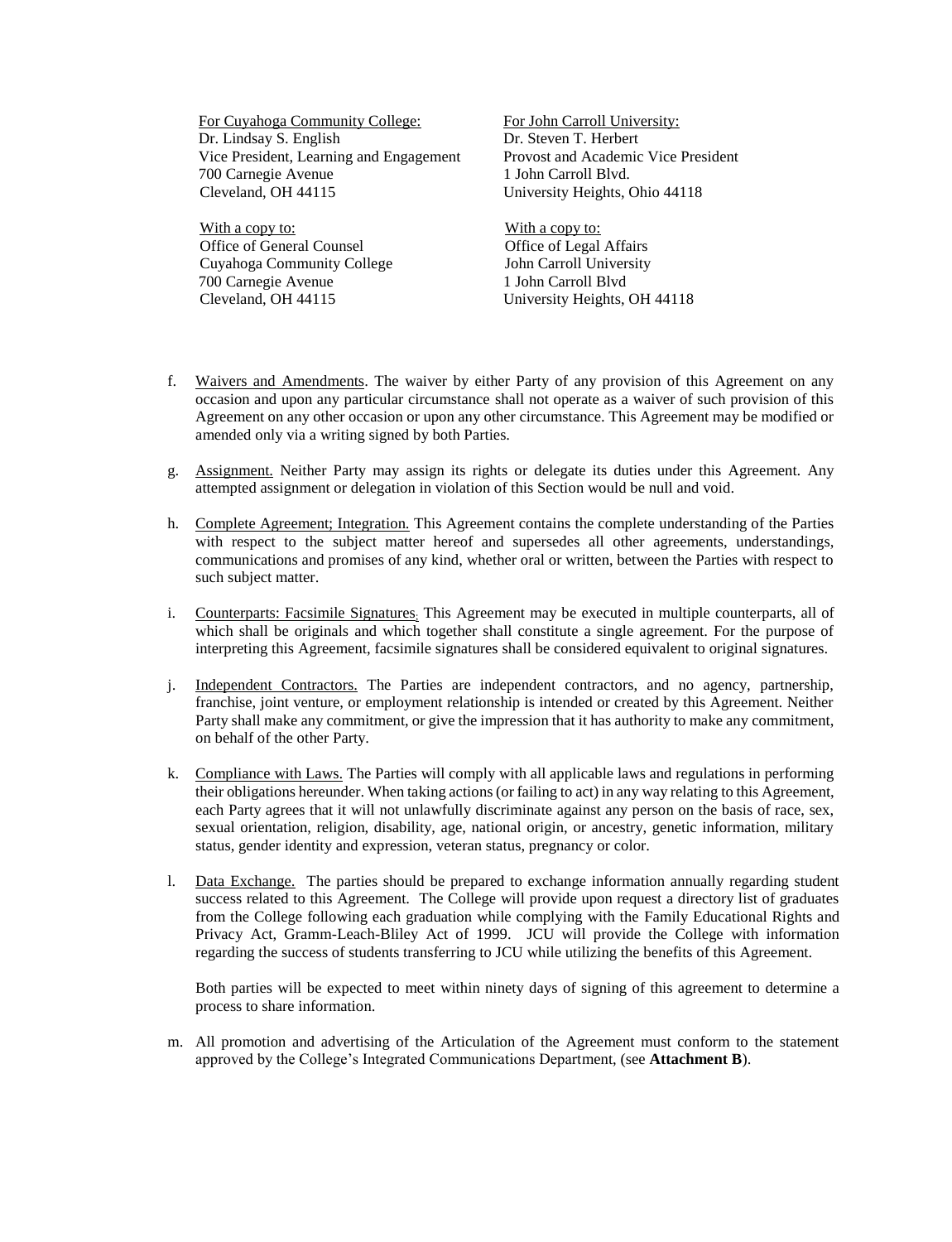**INTENDING TO BE LEGALLY BOUND,** by signing below, each Party acknowledges its agreement with the terms and conditions of this Agreement and each signatory represents and warrants that he/she is authorized to sign on behalf of and to bind his/her Party to all of the terms and conditions of this Agreement as of the Effective Date.

:

## **CUYAHOGA COMMUNITY COLLEGE DISTRICT:**

**JOHN CARROLL UNIVERSITY:**

Linday S. (nglish By :

Lindsay S. English, Ph.D. Vice President, Learning and Engagement

Steven T. Herbert By

Steven T. Herbert, Ph.D. Provost and Academic Vice President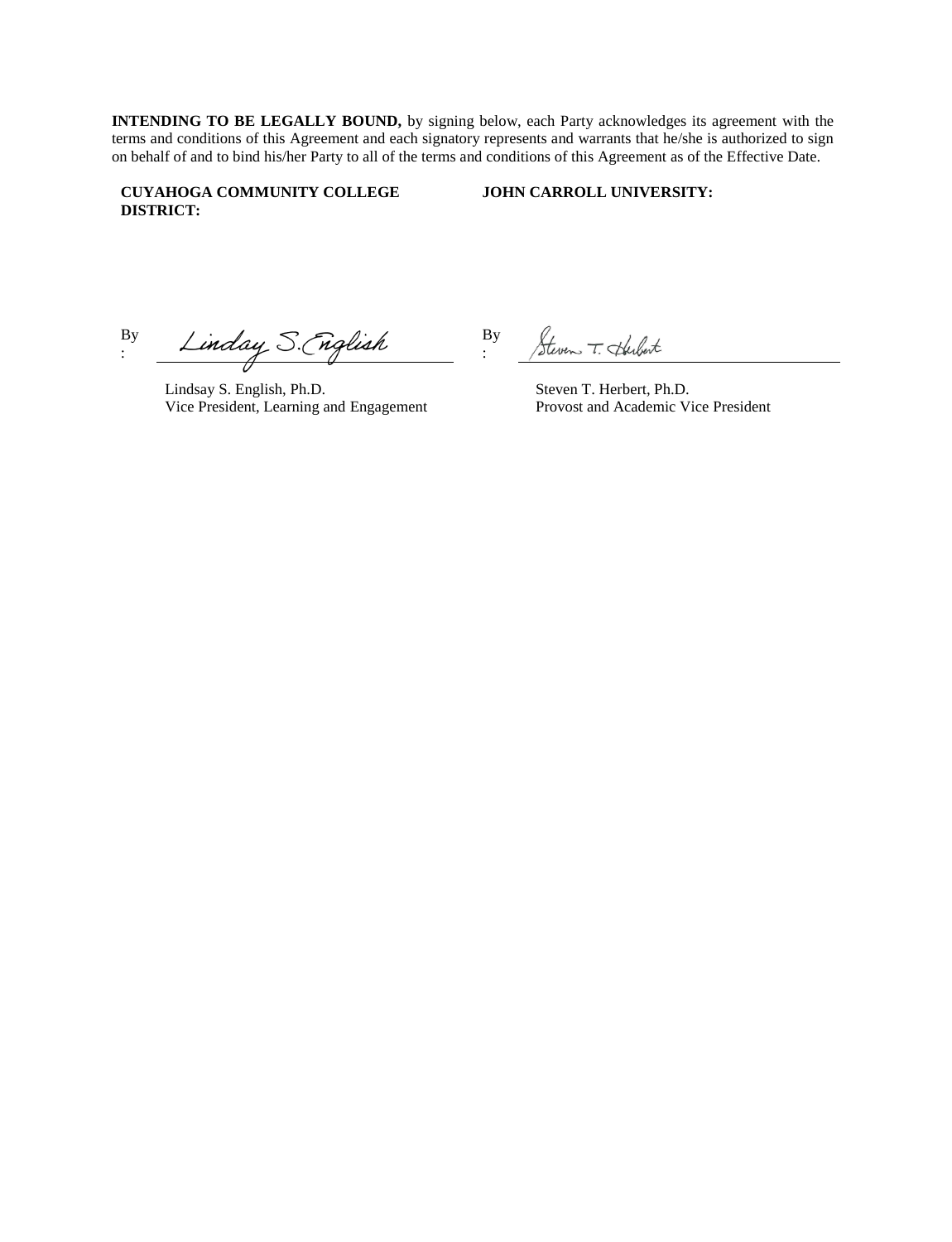# **Attachment A To the Articulation Agreement Dated May 13, 2020 By and Between Cuyahoga Community College District and John Carroll University**

**for** 

## **Associate of Arts, Associate of Science, Associate of Applied Business, and Associate of Applied Science Degree Completion Transfer Pathways**

## **Articulation Criteria and Articulation Benefits**

## **1.** *The articulation criteria ("Articulation Criteria") are:*

- *a. Completion of an Associate of Arts, Associate of Science, Associate of Applied Business, or Associate of Applied Science degree.*
- *b. JCU and the College will jointly establish and approve major/program Transfer Pathways. Any revisions to a Transfer Pathway during the term of this Agreement must be approved in writing by the Parties and will be applied to new students undertaking the applicable pathway.*
- *c. The Associate degree should include completion of all coursework for student's intended major, as shown on the applicable Transfer Pathway.*

## *2. The articulation benefits ("Articulation Benefits") are:*

- *a. Courses listed in an approved Transfer Pathway will apply towards college, university and major requirements for graduation at JCU. All courses taken via cross registration are at no charge to Tri-C students as long as they meet the standard requirements as outlined in the cross registration agreement. Students are allowed to take one course per semester until they transfer to JCU.*
- *b. A student who completes all of the degree requirements as listed in an approved Transfer Pathway will be admitted to the applicable major at JCU, provided that the student meets all standard JCU admission application review criteria.*
- *c. JCU will award credit for all non-remedial courses completed at the College with C grades or higher.*
- *d. To help ensure seamless transfer, JCU and the College will have Transfer Pathways and transfer guides made available through the College's public website located in the Transfer Center. For additional support, staff of JCU advising offices and the College's Counseling Offices and/or Transfer Centers will be available to meet by appointment with any current or prospective College student following this articulation agreement.*
- *e. Students who complete the Associate of Arts, Associate of Applied Science, Associate of Applied Business or Associate of Science degree prior to enrolling full-time at John Carroll University will be awarded a minimum \$2,000 scholarship per academic year upon their full-time enrollment at JCU. This scholarship benefit will extend for up to four years for currently enrolled students or for up to two years after the termination of this Agreement as referenced in Section 2(c) of the agreement.*